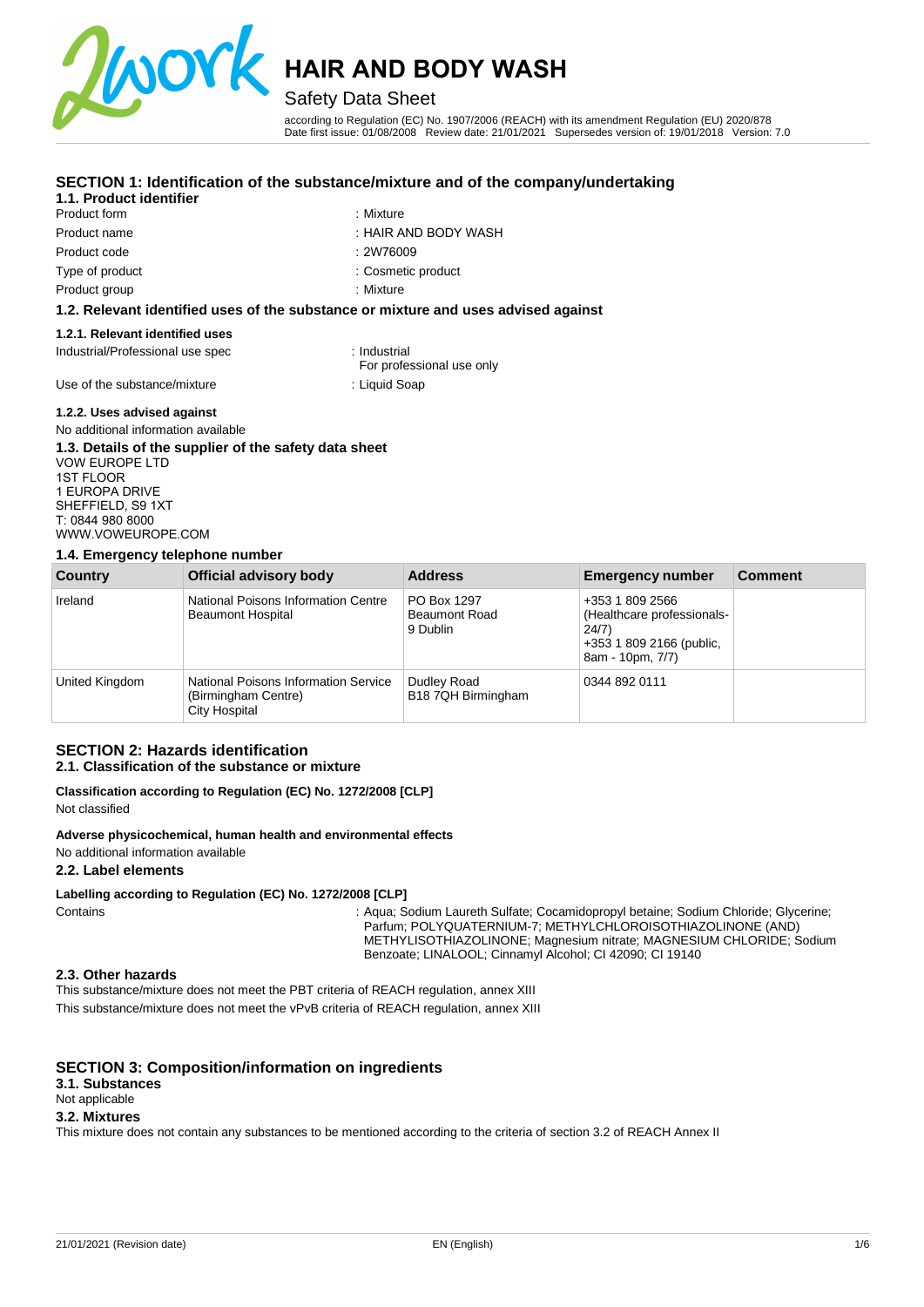### Safety Data Sheet

## according to Regulation (EC) No. 1907/2006 (REACH) with its amendment Regulation (EU) 2020/878 **SECTION 4: First aid measures 4.1. Description of first aid measures**  : Never give anything by mouth to an unconscious person. If you feel unwell, seek medical advice (show the label where possible). Skin contact : and the set of the set of the set of the set of the set of the set of the set of the set of the set of the set of the set of the set of the set of the set of the set of the set of the set of the set of the s Eye contact in the state of the contact in the contact in the contact in the contact in the contact in the contact in the contact in the contact in the contact in the contact in the contact in the contact in the contact in Ingestion : Rinse mouth. Do NOT induce vomiting. Get medical advice/attention. **4.2. Most important symptoms and effects, both acute and delayed**  Acute effects inhalation : None under normal use. Acute effects skin : None under normal conditions. Acute effects eyes **in the contract of the contract of the contract of the contract of the contract of the contract of the contract of the contract of the contract of the contract of the contract of the contract of the con** Acute effects oral route  $\blacksquare$ : None under normal conditions. **4.3. Indication of any immediate medical attention and special treatment needed**  No additional information available **SECTION 5: Firefighting measures 5.1. Extinguishing media**  Suitable extinguishing media : Water. **5.2. Special hazards arising from the substance or mixture**  Hazardous decomposition products in case of fire : Toxic fumes may be released. Carbon dioxide. Carbon monoxide. **5.3. Advice for firefighters**  Firefighting instructions : Use water spray or fog for cooling exposed containers. Exercise caution when fighting any chemical fire. Prevent fire fighting water from entering the environment. Protection during firefighting  $\blacksquare$ : Do not enter fire area without proper protective equipment, including respiratory protection. **SECTION 6: Accidental release measures 6.1. Personal precautions, protective equipment and emergency procedures 6.1.1. For non-emergency personnel**  Emergency procedures in the state of the case of the Evacuate unnecessary personnel. **6.1.2. For emergency responders**  Protective equipment **in the case of the Contract Contract Equip** cleanup crew with proper protection. Emergency procedures in the set of the set of the set of the set of the set of the set of the set of the set of the set of the set of the set of the set of the set of the set of the set of the set of the set of the set of **6.2. Environmental precautions** Prevent entry to sewers and public waters. Notify authorities if liquid enters sewers or public waters.

#### **6.3. Methods and material for containment and cleaning up**

Methods for cleaning up : Collect leaking and spilled liquid in sealable containers as far as possible. Wash away remainder with plenty of water.

#### **6.4. Reference to other sections**

See Heading 8. Exposure controls and personal protection.

### **SECTION 7: Handling and storage**

**7.1. Precautions for safe handling**  No additional information available **7.2. Conditions for safe storage, including any incompatibilities**  Storage conditions **Storage conditions** : Keep container closed when not in use. Packaging materials **Packaging materials** : polyethylene. stainless steel. **7.3. Specific end use(s)**  No additional information available

#### **SECTION 8: Exposure controls/personal protection 8.1. Control parameters**

#### **8.1.1 National occupational exposure and biological limit values**

No additional information available

#### **8.1.2. Recommended monitoring procedures**

No additional information available

#### **8.1.3. Air contaminants formed**

No additional information available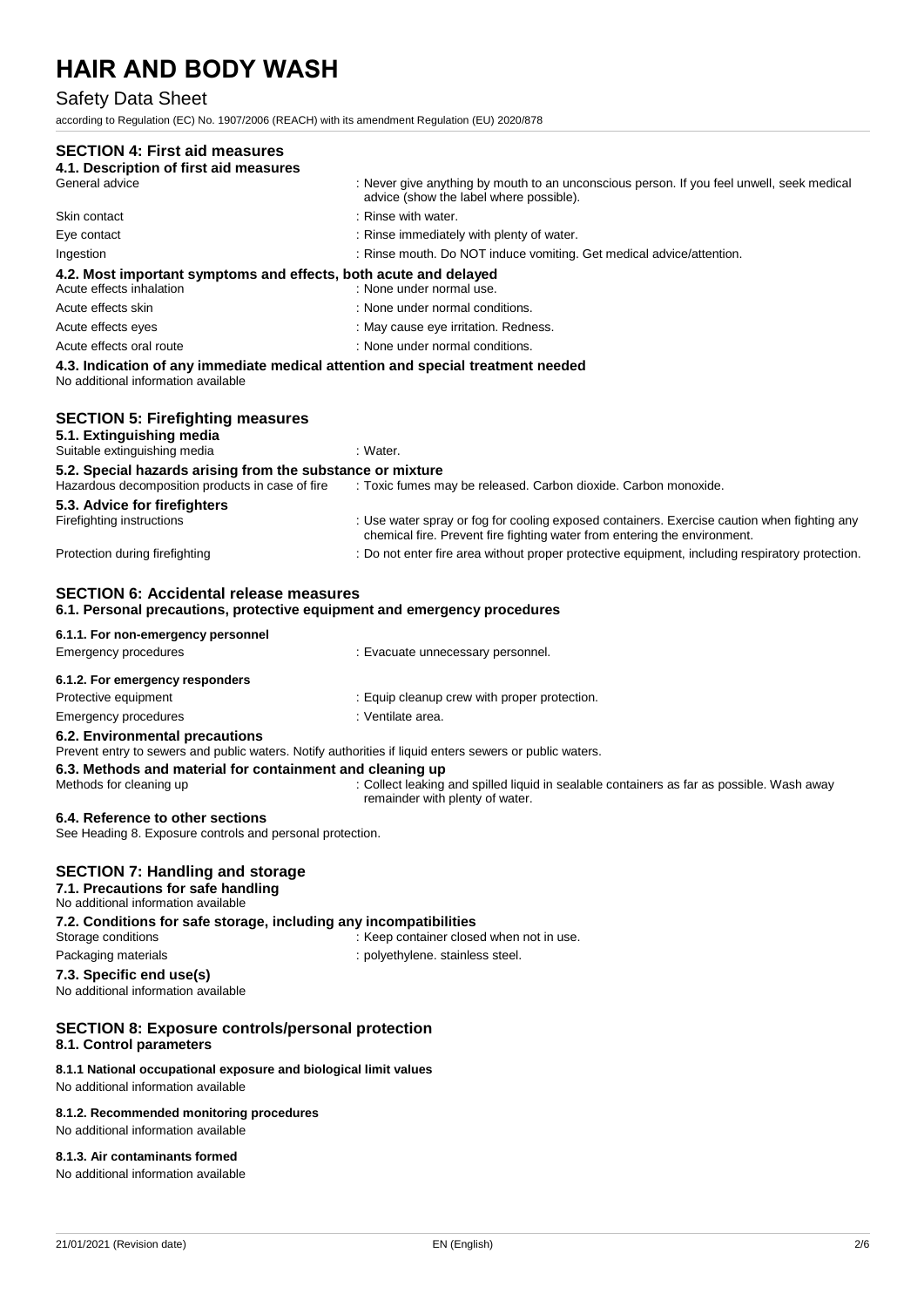## Safety Data Sheet

according to Regulation (EC) No. 1907/2006 (REACH) with its amendment Regulation (EU) 2020/878

#### **8.1.4. DNEL and PNEC**

No additional information available

## **8.1.5. Control banding**

No additional information available

## **8.2. Exposure controls**

**8.2.1. Appropriate engineering controls**  No additional information available

#### **8.2.2. Personal protection equipment**

#### **8.2.2.1. Eye and face protection** No additional information available

### **8.2.2.2. Skin protection**

No additional information available

#### **8.2.2.3. Respiratory protection**

No additional information available

#### **8.2.2.4. Thermal hazards**

No additional information available

#### **8.2.3. Environmental exposure controls**

#### **Other information:**

Do not eat, drink or smoke during use.

## **SECTION 9: Physical and chemical properties**

| 9.1. Information on basic physical and chemical properties<br>Physical state | : Liquid                     |
|------------------------------------------------------------------------------|------------------------------|
| Colour                                                                       | : Green.                     |
| Physical state/form                                                          | : Liquid.                    |
| Odour                                                                        | : perfumed.                  |
| Odour threshold                                                              | : Not available              |
| Melting point/range                                                          | : 0 °C                       |
| Freezing point                                                               | : Not available              |
| Boiling point/Boiling range                                                  | : 100 $^{\circ}$ C           |
| Flammability                                                                 | : Non flammable.             |
| <b>Explosive limits</b>                                                      | : Not available              |
| Lower explosive limit (LEL)                                                  | : Not available              |
| Upper explosive limit (UEL)                                                  | : Not available              |
| Flash point                                                                  | : Not available              |
| Autoignition temperature                                                     | : Not available              |
| Decomposition temperature                                                    | : Not available              |
| рH                                                                           | : Not available              |
| Viscosity, kinematic                                                         | : Not available              |
| Viscosity, dynamic                                                           | : 3000 cP at 20 $^{\circ}$ C |
| Solubility                                                                   | : Soluble in water.          |
| Partition coefficient n-octanol/water (Log Kow)                              | : Not available              |
| Vapour pressure                                                              | : Not available              |
| Vapour pressure at 50 °C                                                     | : Not available              |
| Density                                                                      | : Not available              |
| Relative density                                                             | : $1.025$                    |
| Relative vapour density at 20 °C                                             | : Not available              |
| Particle size                                                                | : Not applicable             |
| Particle size distribution                                                   | : Not applicable             |
| Particle shape                                                               | : Not applicable             |
| Particle aspect ratio                                                        | : Not applicable             |
| Particle aggregation state                                                   | : Not applicable             |
| Particle agglomeration state                                                 | : Not applicable             |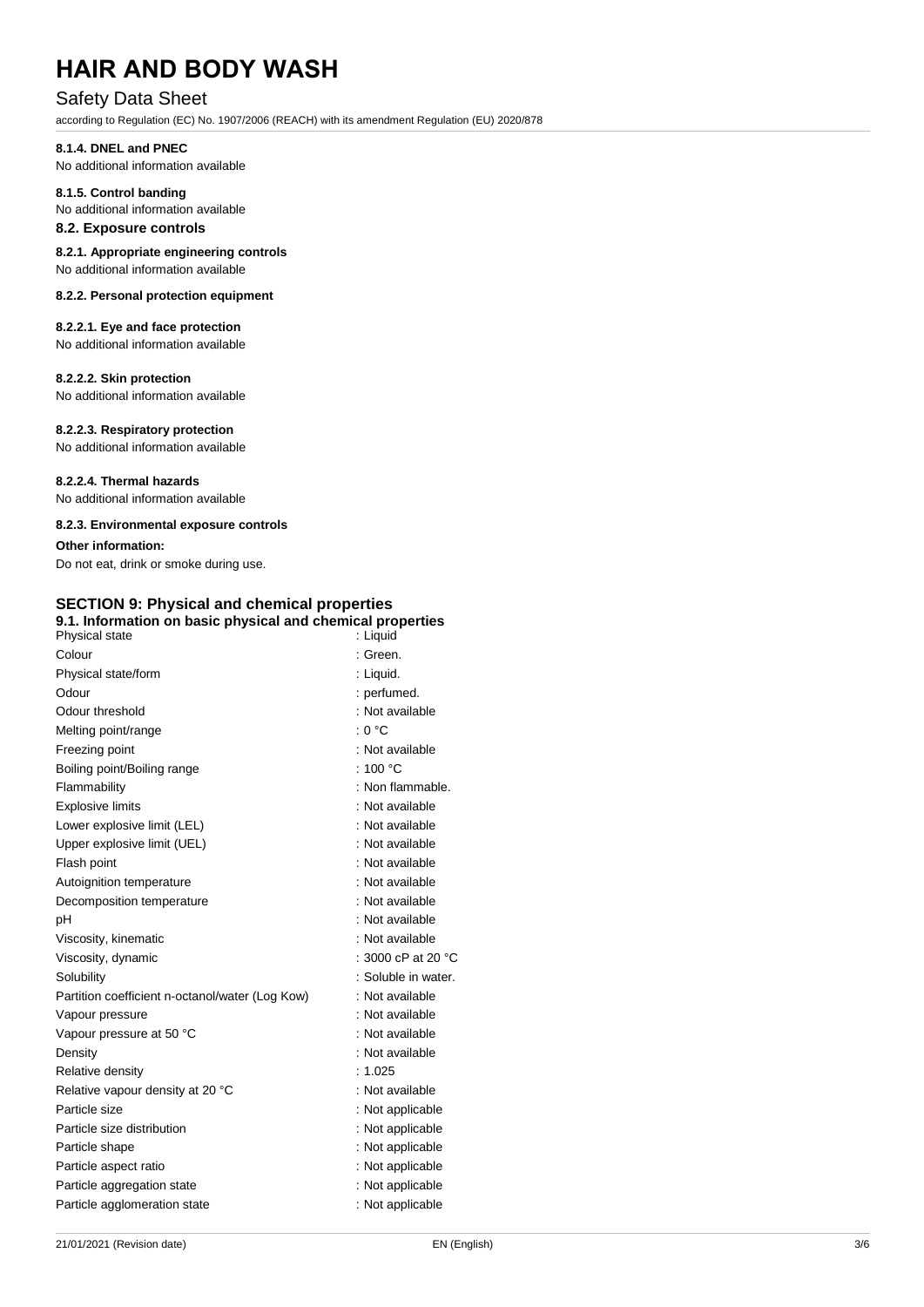## Safety Data Sheet

according to Regulation (EC) No. 1907/2006 (REACH) with its amendment Regulation (EU) 2020/878

Particle specific surface area : Not applicable : Not applicable Particle dustiness in the contract of the contract of the contract of the contract of the contract of the contract of the contract of the contract of the contract of the contract of the contract of the contract of the cont

**9.2. Other information** 

### **9.2.1. Information with regard to physical hazard classes**

## No additional information available

### **9.2.2. Other safety characteristics**

No additional information available

#### **SECTION 10: Stability and reactivity**

**10.1. Reactivity**  No additional information available **10.2. Chemical stability** 

Stable under normal conditions.

**10.3. Possibility of hazardous reactions**  No dangerous reactions known under normal conditions of use.

#### **10.4. Conditions to avoid**

No additional information available

#### **10.5. Incompatible materials**

No additional information available

**10.6. Hazardous decomposition products** 

fume. Carbon monoxide. Carbon dioxide.

## **SECTION 11: Toxicological information**

#### **11.1. Information on hazard classes as defined in Regulation (EC) No 1272/2008**  $A$ cute toxicity (oral)

| Acute toxicity (oral)                                  |                                                                    |  |  |
|--------------------------------------------------------|--------------------------------------------------------------------|--|--|
| Acute toxicity (dermal)                                | : Not classified                                                   |  |  |
| Acute toxicity (inhalation)                            | : Not classified                                                   |  |  |
| Skin corrosion/irritation                              | : Not classified                                                   |  |  |
| Additional information                                 | : Based on available data, the classification criteria are not met |  |  |
| Serious eye damage/irritation                          | : Not classified                                                   |  |  |
| Additional information                                 | : Based on available data, the classification criteria are not met |  |  |
| Respiratory or skin sensitisation                      | : Not classified                                                   |  |  |
| Additional information                                 | : Based on available data, the classification criteria are not met |  |  |
| Germ cell mutagenicity                                 | : Not classified                                                   |  |  |
| Additional information                                 | : Based on available data, the classification criteria are not met |  |  |
| Carcinogenicity                                        | : Not classified                                                   |  |  |
| Additional information                                 | : Based on available data, the classification criteria are not met |  |  |
| Reproductive toxicity                                  | : Not classified                                                   |  |  |
| Additional information                                 | : Based on available data, the classification criteria are not met |  |  |
| STOT-single exposure                                   | : Not classified                                                   |  |  |
| Additional information                                 | : Based on available data, the classification criteria are not met |  |  |
| STOT-repeated exposure                                 | : Not classified                                                   |  |  |
| Additional information                                 | : Based on available data, the classification criteria are not met |  |  |
| Aspiration hazard                                      | : Not classified                                                   |  |  |
| Additional information                                 | : Based on available data, the classification criteria are not met |  |  |
| 11.2. Information on other hazards                     |                                                                    |  |  |
| 11.2.1. Endocrine disrupting properties                |                                                                    |  |  |
| 11.2.2 Other information                               |                                                                    |  |  |
| Potential adverse human health effects and<br>symptoms | : Based on available data, the classification criteria are not met |  |  |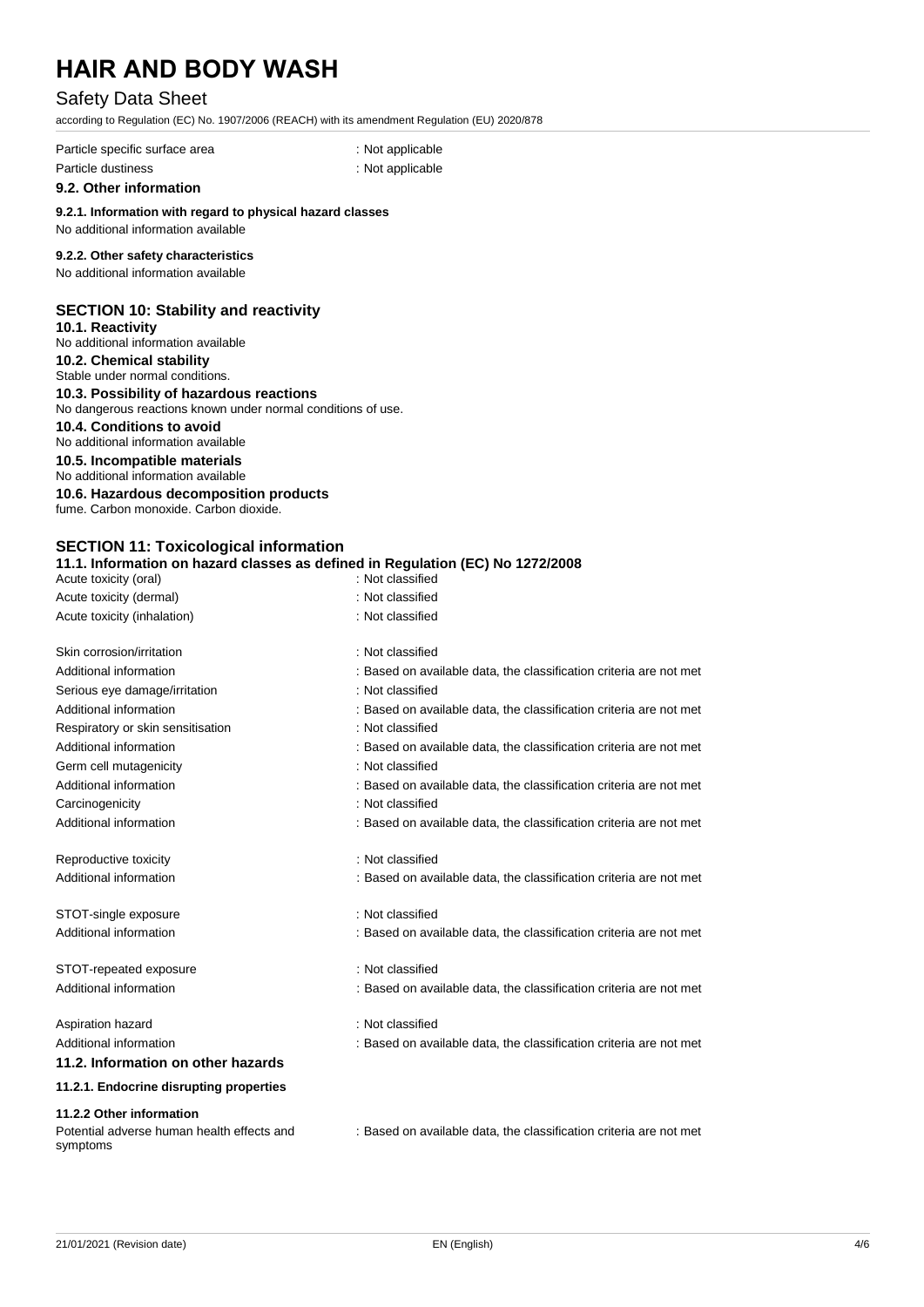## Safety Data Sheet

according to Regulation (EC) No. 1907/2006 (REACH) with its amendment Regulation (EU) 2020/878

| <b>SECTION 12: Ecological information</b>                                                                                                            |                                                                                                                                                                                                                                                                                                                                                                                                                 |
|------------------------------------------------------------------------------------------------------------------------------------------------------|-----------------------------------------------------------------------------------------------------------------------------------------------------------------------------------------------------------------------------------------------------------------------------------------------------------------------------------------------------------------------------------------------------------------|
| 12.1. Toxicity<br>Hazardous to the aquatic environment, short-term<br>(acute)                                                                        | : Not classified                                                                                                                                                                                                                                                                                                                                                                                                |
| Hazardous to the aquatic environment, long-term<br>(chronic)                                                                                         | : Not classified                                                                                                                                                                                                                                                                                                                                                                                                |
| 12.2. Persistence and degradability                                                                                                                  |                                                                                                                                                                                                                                                                                                                                                                                                                 |
| <b>VELVET</b>                                                                                                                                        |                                                                                                                                                                                                                                                                                                                                                                                                                 |
| Persistence and degradability                                                                                                                        | Biodegradable. The surfactant(s) contained in this preparation complies(comply) with the<br>biodegradability criteria as laid down in Regulation (EC) No. 648/2004 on detergents. Data<br>to support this assertion are held at the disposal of the competent authorities of the<br>Member States and will be made available to them, at their direct request or at the request<br>of a detergent manufacturer. |
| 12.3. Bioaccumulative potential                                                                                                                      |                                                                                                                                                                                                                                                                                                                                                                                                                 |
| <b>VELVET</b>                                                                                                                                        |                                                                                                                                                                                                                                                                                                                                                                                                                 |
| Bioaccumulative potential                                                                                                                            | No bioaccumulation.                                                                                                                                                                                                                                                                                                                                                                                             |
| 12.4. Mobility in soil<br>No additional information available<br>12.5. Results of PBT and vPvB assessment                                            |                                                                                                                                                                                                                                                                                                                                                                                                                 |
| <b>VELVET</b>                                                                                                                                        |                                                                                                                                                                                                                                                                                                                                                                                                                 |
| This substance/mixture does not meet the PBT criteria of REACH regulation, annex XIII                                                                |                                                                                                                                                                                                                                                                                                                                                                                                                 |
| This substance/mixture does not meet the vPvB criteria of REACH regulation, annex XIII                                                               |                                                                                                                                                                                                                                                                                                                                                                                                                 |
| 12.6. Endocrine disrupting properties<br>No additional information available                                                                         |                                                                                                                                                                                                                                                                                                                                                                                                                 |
| 12.7. Other adverse effects<br>Additional information                                                                                                | : Avoid release to the environment.                                                                                                                                                                                                                                                                                                                                                                             |
| <b>SECTION 13: Disposal considerations</b><br>13.1. Waste treatment methods<br>Product/Packaging disposal recommendations<br>Waste / unused products | : Dispose in a safe manner in accordance with local/national regulations.<br>: Avoid release to the environment.                                                                                                                                                                                                                                                                                                |
| <b>SECTION 14: Transport information</b>                                                                                                             |                                                                                                                                                                                                                                                                                                                                                                                                                 |

| In accordance with ADR / IMDG / IATA   |               |               |  |  |  |  |
|----------------------------------------|---------------|---------------|--|--|--|--|
| <b>ADR</b>                             | <b>IMDG</b>   | <b>IATA</b>   |  |  |  |  |
| 14.1. UN number or ID number           |               |               |  |  |  |  |
| Not regulated                          | Not regulated | Not regulated |  |  |  |  |
| 14.2. UN proper shipping name          |               |               |  |  |  |  |
| Not regulated                          | Not regulated | Not regulated |  |  |  |  |
| 14.3. Transport hazard class(es)       |               |               |  |  |  |  |
| Not regulated                          | Not regulated | Not regulated |  |  |  |  |
| 14.4. Packing group                    |               |               |  |  |  |  |
| Not regulated                          | Not regulated | Not regulated |  |  |  |  |
| <b>14.5. Environmental hazards</b>     |               |               |  |  |  |  |
| Not regulated                          | Not regulated | Not regulated |  |  |  |  |
| No supplementary information available |               |               |  |  |  |  |
| 14.6. Special precautions for user     |               |               |  |  |  |  |
| <b>Overland transport</b>              |               |               |  |  |  |  |
| Not regulated                          |               |               |  |  |  |  |
| <b>Transport by sea</b>                |               |               |  |  |  |  |
| Not regulated                          |               |               |  |  |  |  |

**Air transport** Not regulated